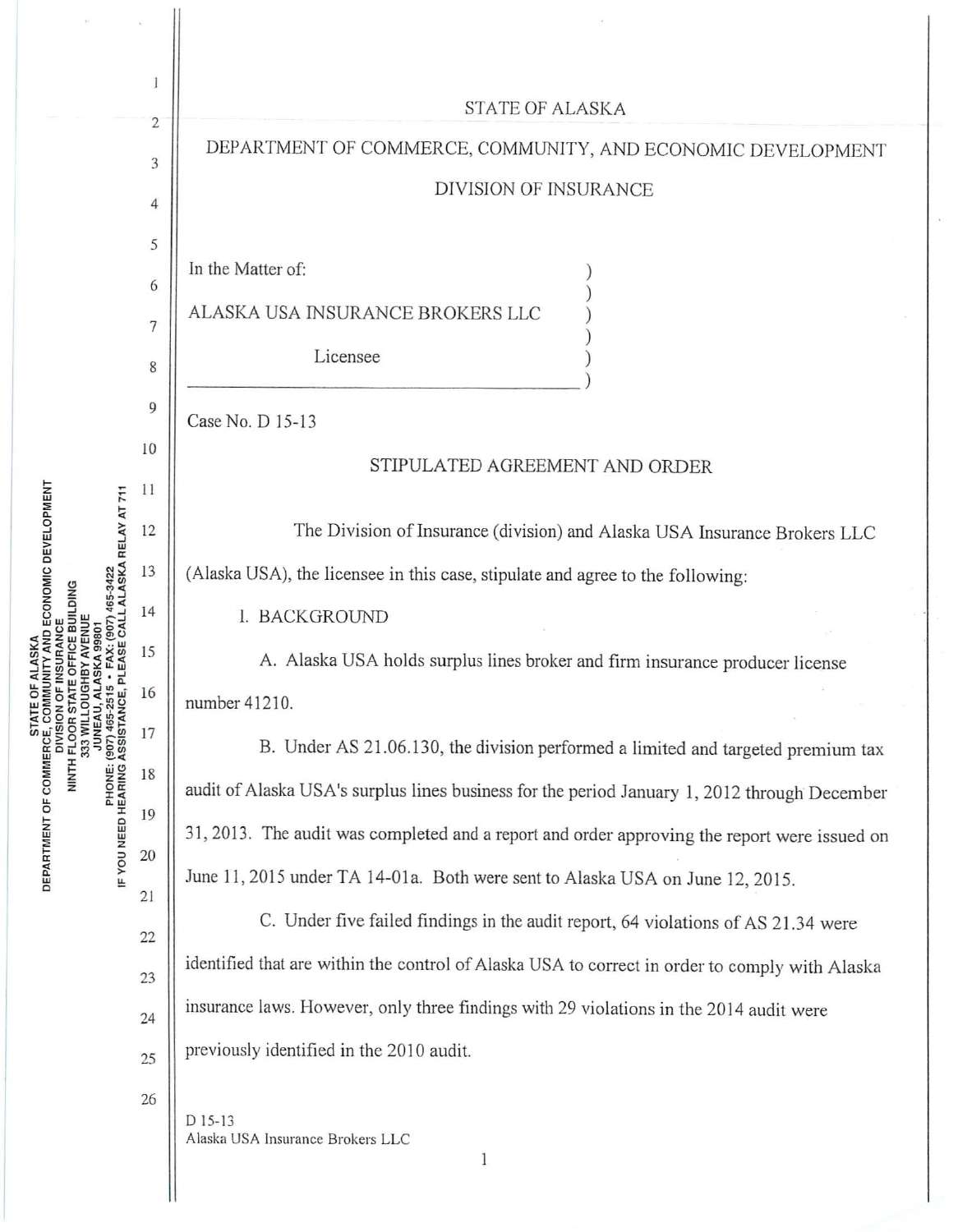$\mathbf{I}$ 

 $\overline{c}$ 

3

 $\overline{4}$ 

5

6

 $\overline{7}$ 

8

9

10

11

12

13

14

15

16

17

18

19

20

21

D. The 29 violations of AS 21.34 subject Alaska USA to civil penalties under AS 21.34.230.

II. TERMS OF AGREEMENT

1. The division agrees that the next audit performed on Alaska USA related hereto will exclude any quarter ending before October 1, 2015.

2. For the TA 14-01a audit violations, Alaska USA agrees to pay a civil penalty under AS 21.34.230 in the amount of \$30,000 with \$15,000 suspended. The unsuspended penalty of \$15,000 is payable within three months from the time Alaska USA is notified that the director has signed the order approving this agreement.

3. In the event Alaska USA is found to have violated the Alaska insurance laws during the next audit, the suspended portion of the penalty referenced in paragraph 2 will be reinstated. Alaska USA also will be subject to any and all sanctions authorized by the insurance laws including imposing additional penalties.

4. By signing this agreement, Alaska USA understands and agrees that any failure to comply with the terms of this agreement may be grounds to revoke, suspend, or non-renew Alaska surplus lines broker and firm insurance producer license number 41210.

5. Alaska USA understands that this agreement is not binding on the parties unless and until the director signs the order approving the agreement.

22 DATED:  $8|28|15$ 23 24 25 26  $D$  15-13

**DIVISION OF INSURANCE** 

By:

Tax Auditor

Alaska USA Insurance Brokers LLC